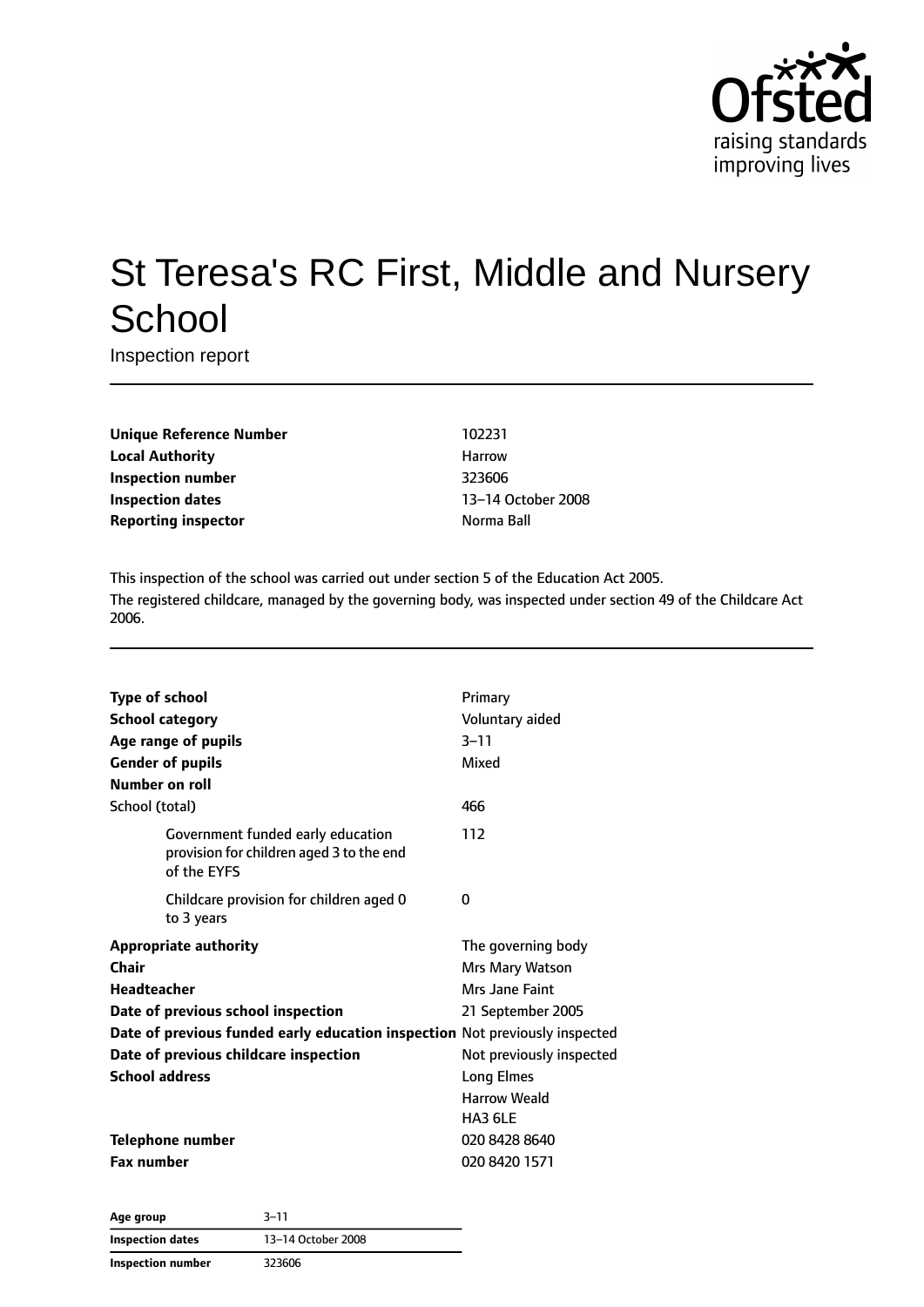.

<sup>©</sup> Crown copyright 2008

Website: www.ofsted.gov.uk

This document may be reproduced in whole or in part for non-commercial educational purposes, provided that the information quoted is reproduced without adaptation and the source and date of publication are stated.

Further copies of this report are obtainable from the school. Under the Education Act 2005, the school must provide a copy of this report free of charge to certain categories of people. A charge not exceeding the full cost of reproduction may be made for any other copies supplied.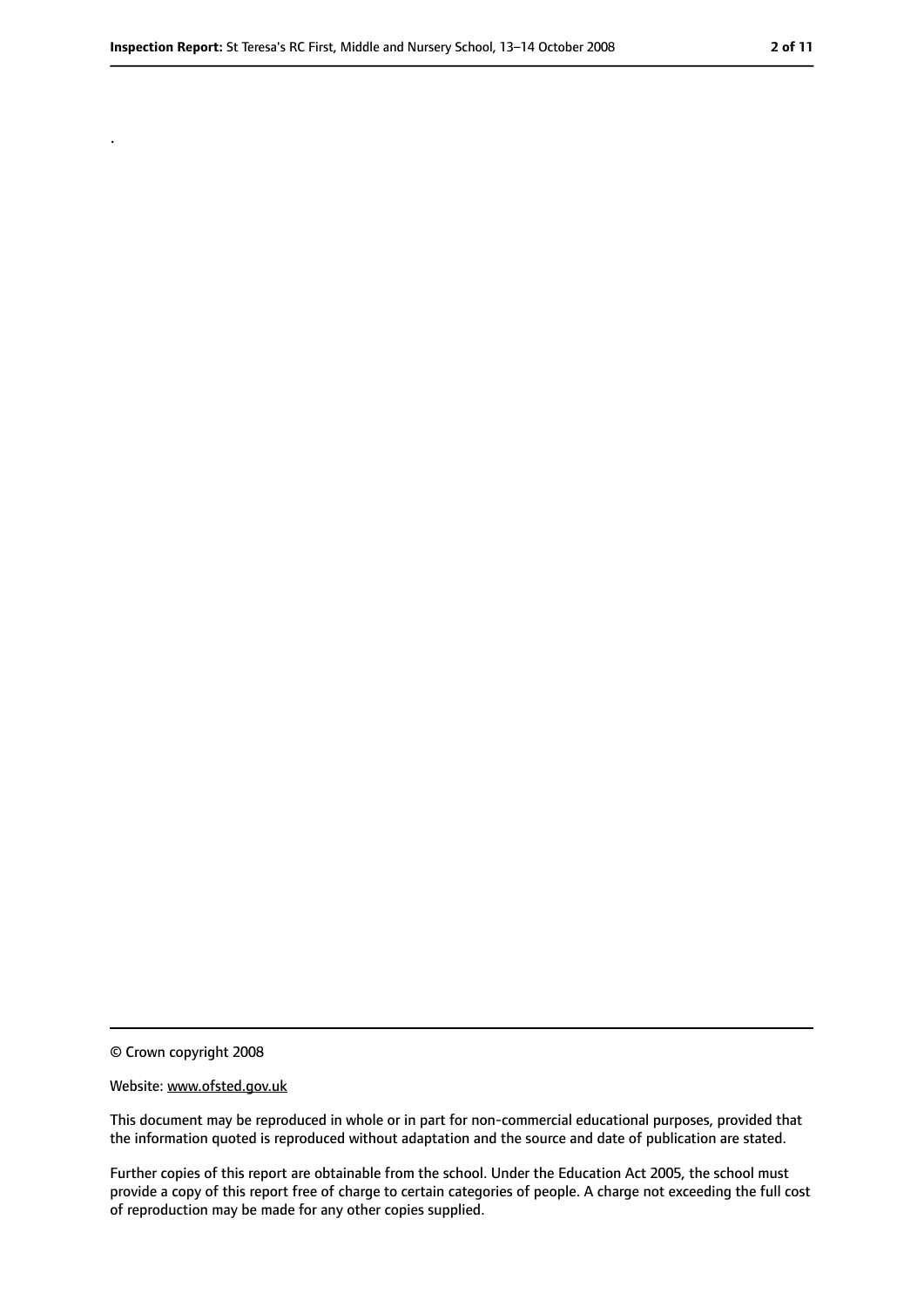# **Introduction**

The inspection was carried out by three Additional Inspectors.

#### **Description of the school**

St Teresa's is a larger than average school. It is popular and heavily over-subscribed. The proportion of pupils from minority ethnic backgrounds is much higher than average and this number is increasing year on year. However, the proportion of pupils for whom English is an additional language is broadly average. The proportion of pupils with learning difficulties and/or disabilities is just above average and encompasses a broad range of needs including language and communication difficulties and hearing impairment. The school has an Early Years Foundation Stage (EYFS) and the Kingfisher Kids Club provides after school care that is not managed by the governing body. The school has received Activemark and Eco Schools (Green Flag) status.

#### **Key for inspection grades**

| Grade 1 | Outstanding  |
|---------|--------------|
| Grade 2 | Good         |
| Grade 3 | Satisfactory |
| Grade 4 | Inadequate   |
|         |              |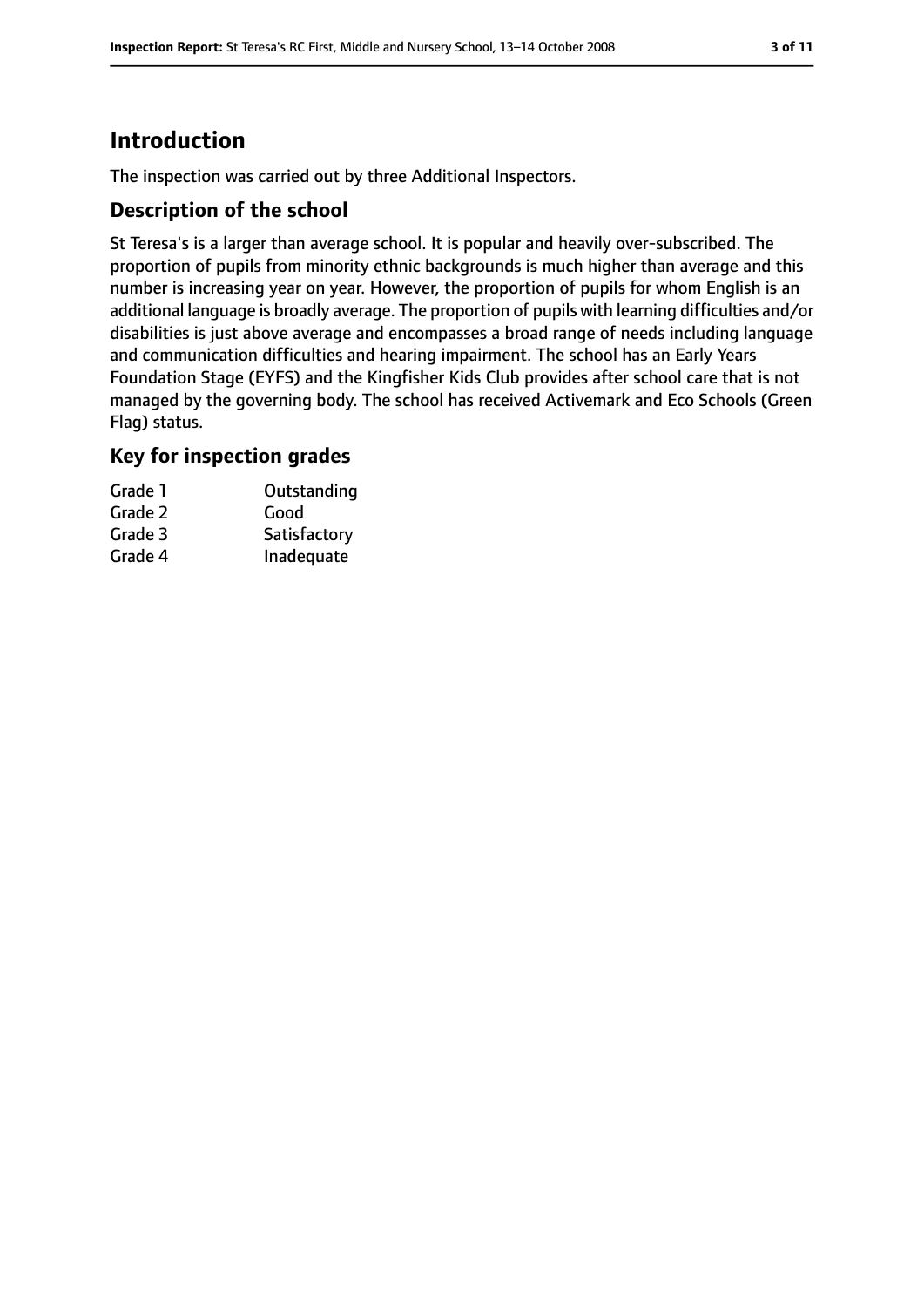# **Overall effectiveness of the school**

#### **Grade: 2**

St Teresa's is a good school and pupils achieve well. A warm Catholic ethos underpins every area of its work. Strong links with families through family learning and parishes helps make the school a harmonious community. The school is deservedly popular and parents especially value the outstanding personal development of their children and the excellent care guidance and support they receive. One parent encapsulated the views of many saying, 'The school has a wonderful feel. Children are caring and respectful and staff lead by example.'

Pupils do well because the school is well led and managed. The headteacher provides outstanding leadership. She manages a committed and very effective team that works conscientiously to promote good academic standards. Management is reflective, ambitious and not complacent in seeking out further areas for improvement. Extremely good links are fostered outside the school to further support pupils' education and care. The governing body is knowledgeable and committed, although some members are still developing or refining their skills in monitoring and assessing aspects of the school's work. The school's sustained drive to secure further improvements, careful monitoring of all areas of its work and current successes indicate that it has a good capacity to continue to improve.

Pupils enter the school working at levels that are broadly similar to those found nationally. As a result of good teaching and a curriculum that meets their needs well, pupils leave at the end of Year 6 attaining standards that are consistently above average. This represents good achievement. The progress that pupils make is closely monitored and has improved notably since the last inspection. However, the school is aware that further work remains to be done to improve the consistency of assessment and planning so that the work planned for pupils in all classes is equally challenging and ensures better progress for pupils of all abilities. There are similar inconsistencies in the overall good quality marking which does not always identify succinctly for pupils how they can improve a piece of work. The inclusion of pupils is excellent and an extensive range of sensitive support ensures all pupils make good progress and are fully included in every aspect of school life. The above average standards pupils attain and the excellent development of their personal skills ensure they are very well prepared for the next stage in their education.

Pupils behave extremely well. They show pride and dignity in the wide range of responsibilities they undertake. Pupils like and respect their teachers and as a result they work hard and enjoy their learning. All pupils have a very clear understanding of how to stay safe and the importance of healthy life styles. Pastoral care is of a very high quality. Academic guidance is good and all pupils find the targets set for them are very helpful in setting goals for them to help them make progress in their learning. Learners know they have an important part to play in the running of their school and the school council plays a vital role in processing ideas and bringing about changes. Links with parishes, schools and business extend the school's community links well.

#### **Effectiveness of the Early Years Foundation Stage**

#### **Grade: 2**

Children get a good start to school life because of thoughtful induction procedures and the approachability of caring staff. Parents value the happy way their children enjoy school. One parent of a Nursery child reported, 'I was dreading him starting but it's been fantastic.' Children enter EYFS with skills ranging from broadly typical for three and four year-olds to skills that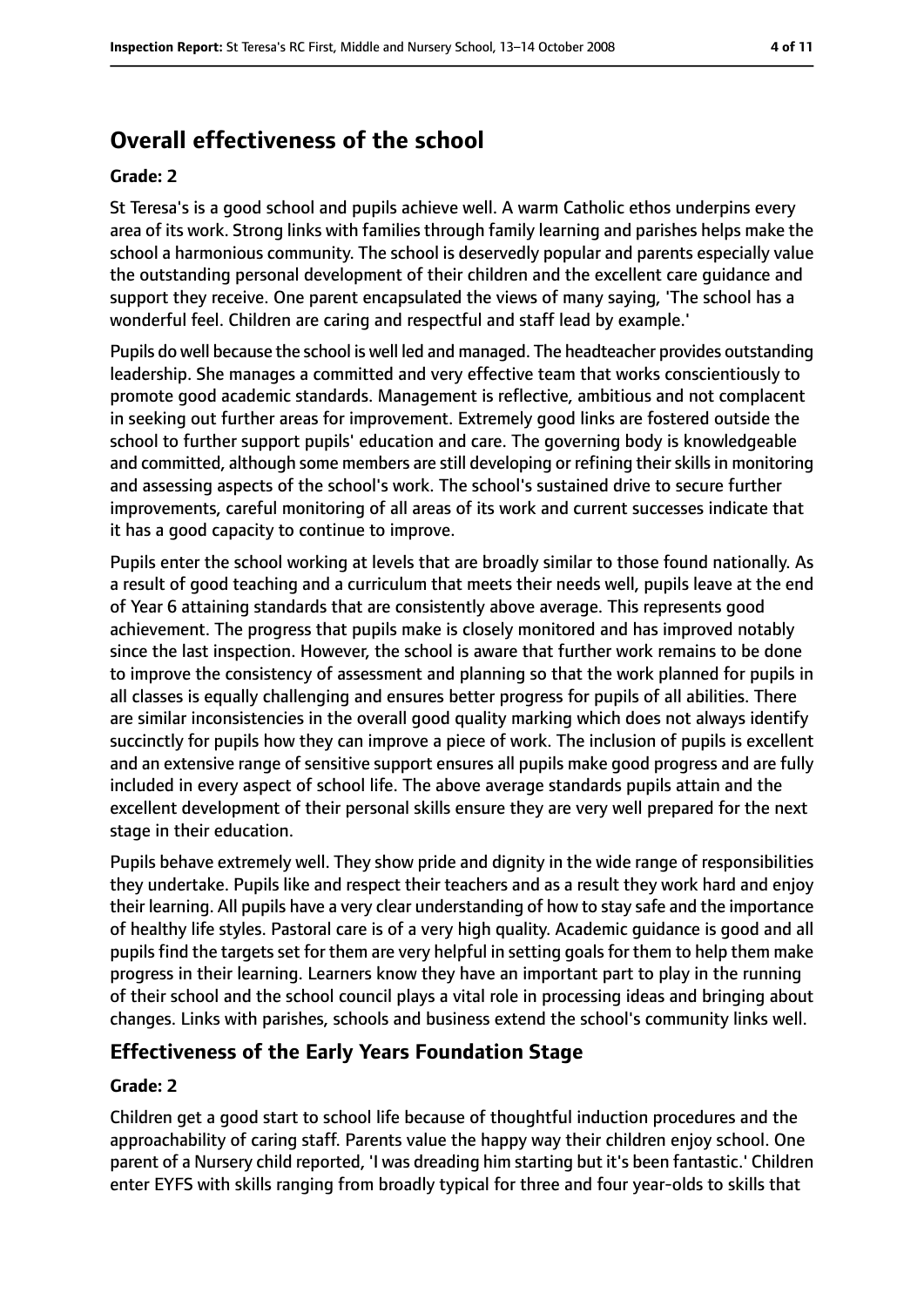are just below expectations for this age group. They make satisfactory progress and by the time they move to Year 1 most are working securely within the levels expected for their age. However, children's attainment in writing and calculating is not as good as in other areas. Observations and records of children's involvement in activities are thorough but they are not used well enough to guide planning so that activities always extend children fully and ensure the best progress for all learners. Staff work well to encourage children to share and to consider others. Classrooms are attractive and well organised and the newly developed outdoor learning area is beginning to provide play-based learning activities for a wider number of curriculum areas. The EYFS is well managed and staff work as a well organised and committed team.

#### **What the school should do to improve further**

- Improve further the quality of assessment and planning so that all teachers provide tasks that better match the abilities of pupils and challenge them to make even better progress.
- Improve the quality and consistency of marking so that it identifies clearly for pupils how and where they can improve their work.

# **Achievement and standards**

#### **Grade: 2**

Pupils make good progress overall during their time in school and this includes pupils with learning difficulties and/or disabilities. Pupils enter Year 1 with broadly average skills and abilities. There are well-planned strategies to develop both literacy skills, especially in writing, and numeracy skills. The careful promotion of these skills is especially valuable to the growing number of pupils who join the school with little experience of English so they too make a sound start to their learning. Pupils make satisfactory progress in Key Stage 1, reaching broadly average standards in reading and writing and mathematics by the end of Year 2. Pupils build well on the careful foundation laid in Years 1 and 2 and by the end of Year 6 standards are above average. This represents good achievement overall. The school is well on its way to meeting its challenging targets for next year.

# **Personal development and well-being**

#### **Grade: 1**

Pupils' personal development and well-being are a real strength because every pupil is valued and respected and they in turn feel total confidence in the staff who care for them. This is reflected in their excellent behaviour, relationships and improving levels of attendance. Enthusiasm and pride in their school is obvious and one pupil summed this up by saying, 'Our school is fantastic. The best.' Pupils show respect to staff and to each other, constantly exemplifying the school's mission statement: 'Living, learning and growing in Jesus'. Their spiritual, moral, social and cultural development is outstanding. Assemblies are moments of celebration of faith and achievement and are greatly valued. One Year 2 child commented on a class assembly, 'It was great today, Year 6 did a brilliant assembly.' Pupils have a strong voice in school developments through their highly effective school council. They are rightly proud of their role in improving playground areas and updating internal areas of the school.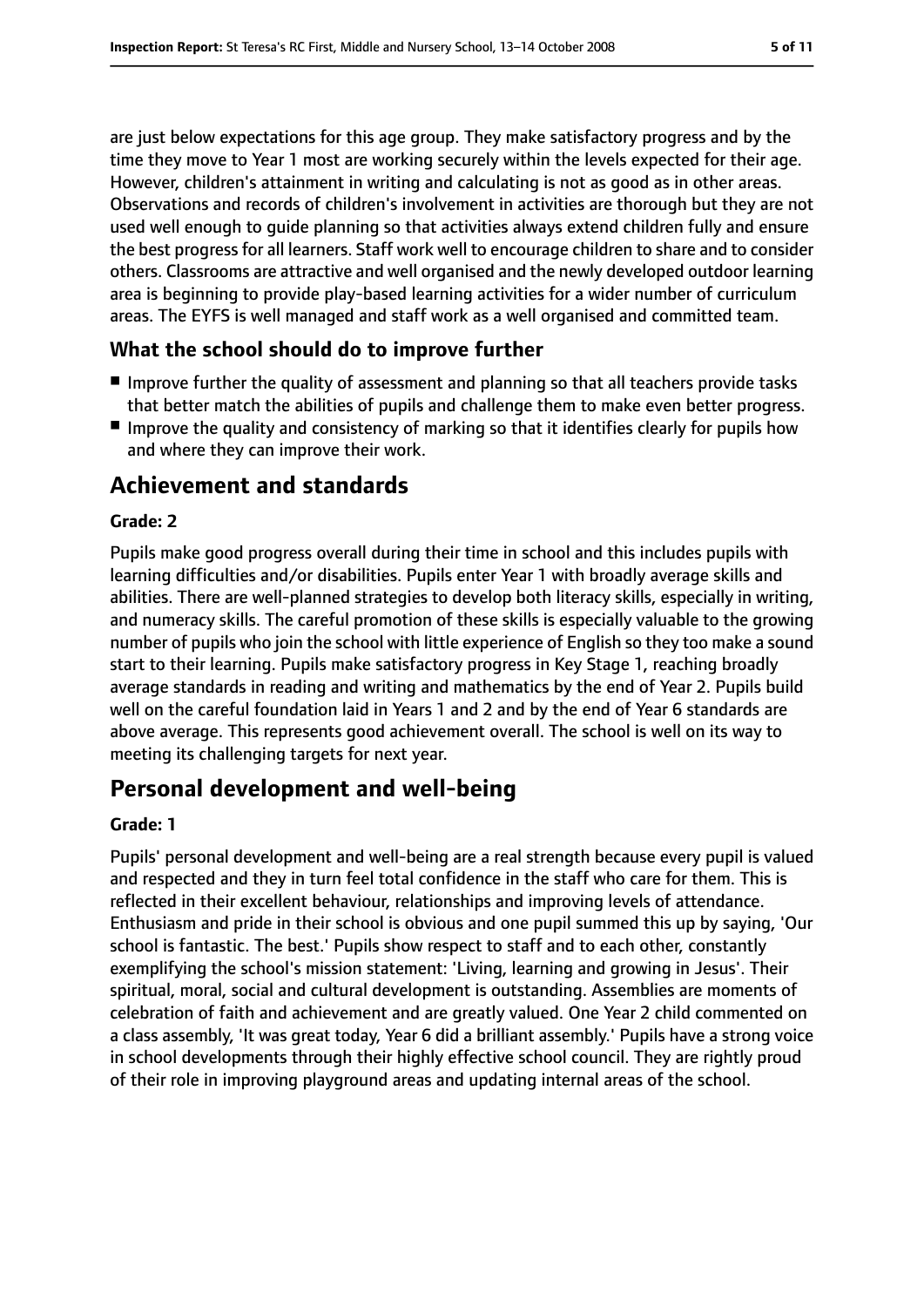# **Quality of provision**

# **Teaching and learning**

### **Grade: 2**

Teaching and learning are good and sometimes outstanding. Lessons are interesting and well paced so pupils are interested and genuinely want to learn. Learners work hard, enjoy sharing their ideas and join in discussions with enthusiasm. The purpose of lessons is invariably explained to the class and teachers have good subject knowledge. The progress pupils make is carefully tracked and monitored. Pupils are encouraged to assess for themselves how well they think they have done in their work and to ask for more help from their class teacher or other staff. In the best lessons, teachers explore with pupils how well they have done and use assessment information well to plan future lessons and to challenge all groups of pupils. However, this is not consistently done in all lessons. Most marking is done well but in a few classes teachers do not identify succinct, clear points to help pupils produce better work. Support assistants work very effectively with pupils who find learning difficult and their patience and careful explanations help promote good progress.

#### **Curriculum and other activities**

#### **Grade: 2**

The curriculum meets the needs of pupils well. A whole school approach to improving writing skills for all pupils, especially boys, has proved successful because a range of stimulating writing experiences is planned for all pupils. A similar initiative to improving pupils' mathematical skills in mental mathematics, problem solving and calculation is also showing early signs of success. The use of information and communication technology (ICT) throughout the school hasimproved since the time of the last inspection. However, opportunities remain to improve further the strength and consistency of the use of ICT in other curriculum subjects. The curriculum is greatly enriched by links with the community, visits out of school, guest visitors and a range of sporting and aesthetic experiences which help bring learning alive outside of the classroom.

#### **Care, guidance and support**

#### **Grade: 1**

All staff assign a very high priority to the care of all learners and as a result pupils are confident in seeking help when they have problems and feel safe. An extremely valuable range of links to external agencies and support services extends the outstanding care provided for pupils in school. Procedures for safeguarding pupils are robust. Academic guidance is very good and pupils respect this; one said, 'Teachers always want to help you so you do better.' There is, for example, an innovative mathematics surgery run each week for any Year 6 pupil who wants some top-up help in mathematics. Learners value the targets set for them in numeracy and literacy. There is a complex, very sensitive and extremely effective network of support for those pupils who require additional help with their learning so they make good progress.

# **Leadership and management**

#### **Grade: 2**

The school has moved forward well under the dedicated leadership of the headteacher and is in a good position to improve further. The experienced and enthusiastic leadership and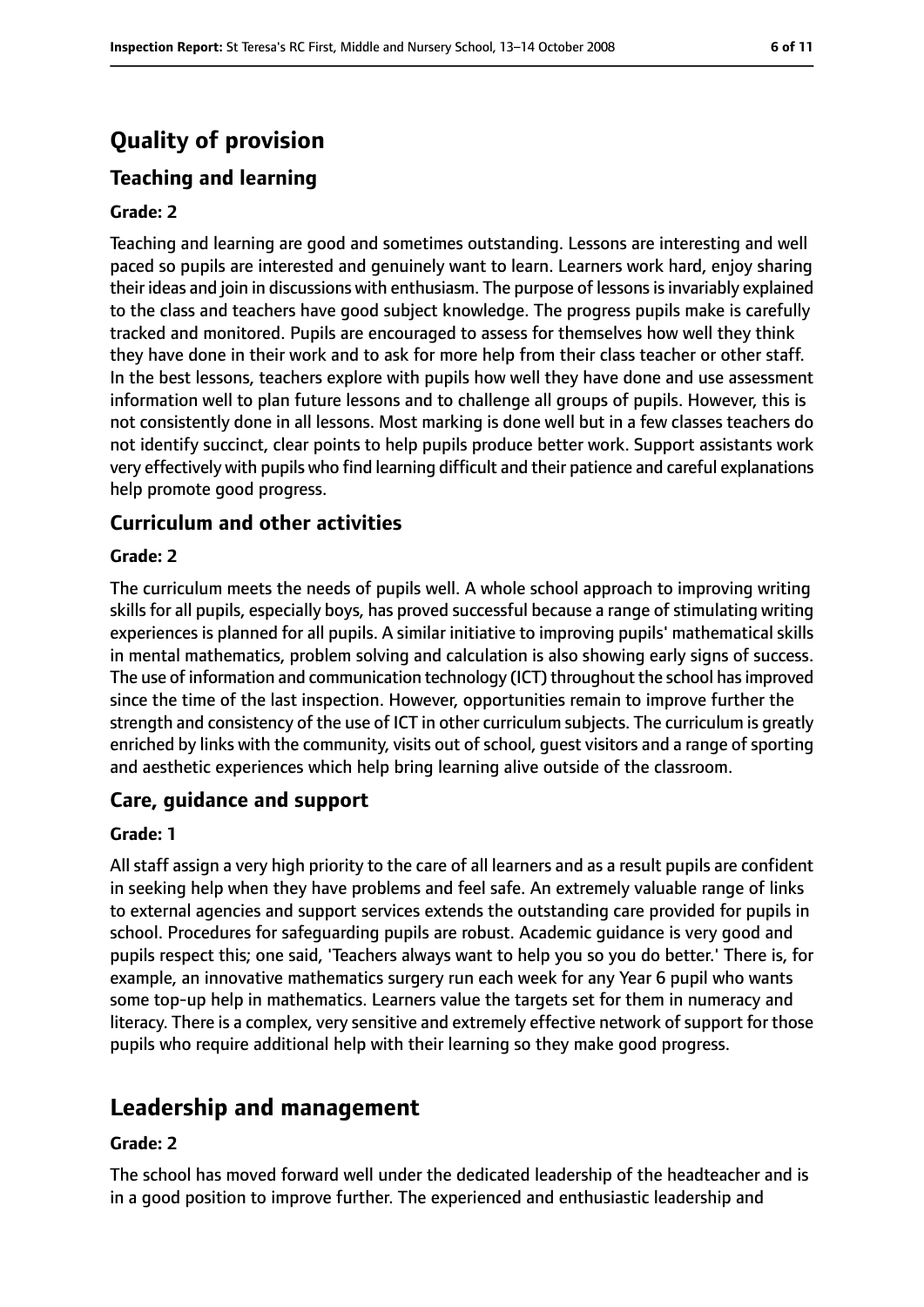management team is self-critical and ambitious at all levels. It has established a whole school culture of self-reflection and common purpose. For example, the teaching in the school is closely monitored and good practice shared to raise the quality of more lessons to good or better. Most staff have a management role as subject leaders and have the guidance of senior colleagues as they develop their roles and responsibilities. The school is popular and enjoys the support of the vast majority of parents. Through their clear, structured committee procedures, governors provide good support and growing challenge to the school. However, the level of challenge and critical analysis offered is variable, for example in the analysis of school attainment data, and the skills of some governors require further development.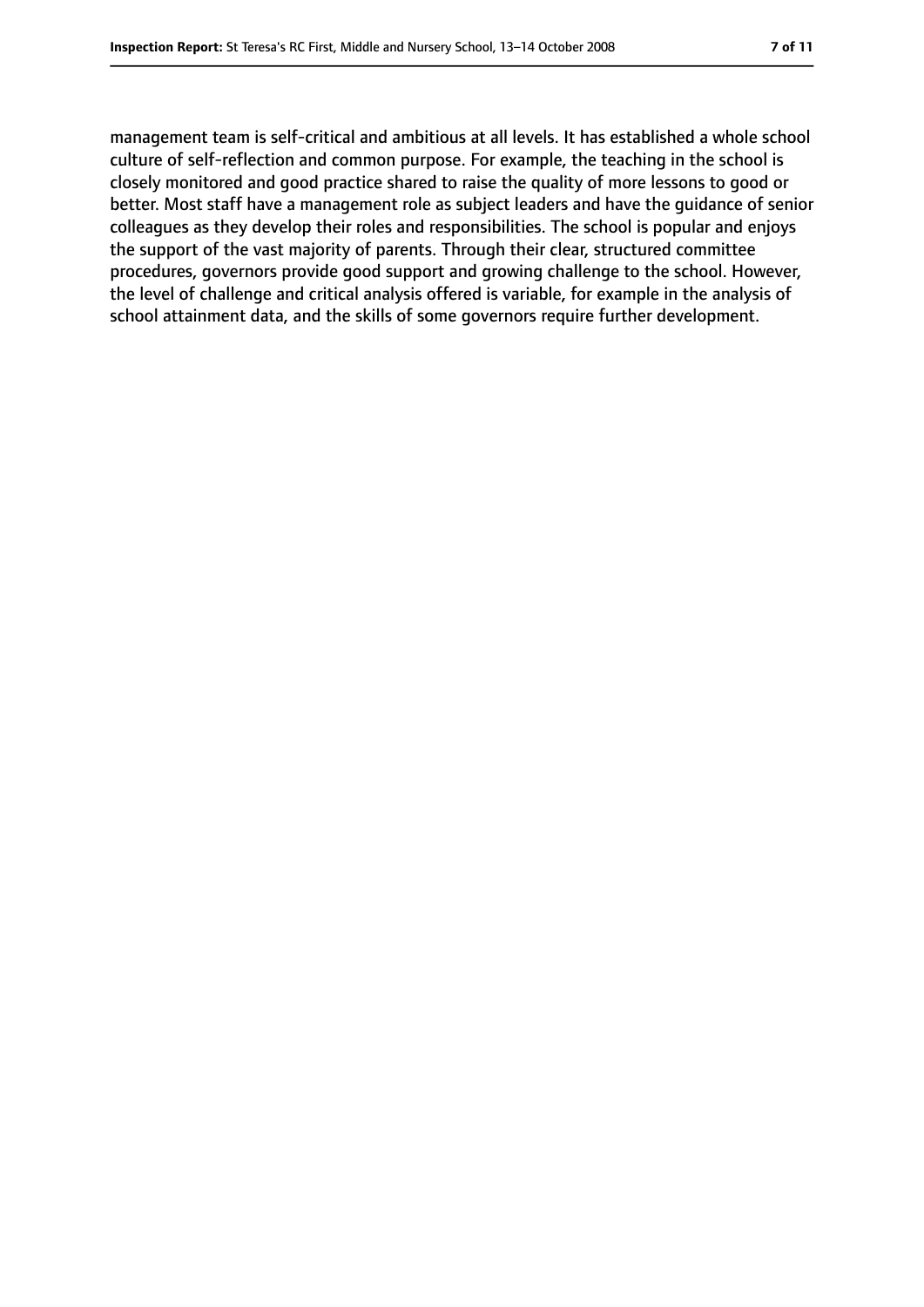**Any complaints about the inspection or the report should be made following the procedures set out in the guidance 'Complaints about school inspection', which is available from Ofsted's website: www.ofsted.gov.uk.**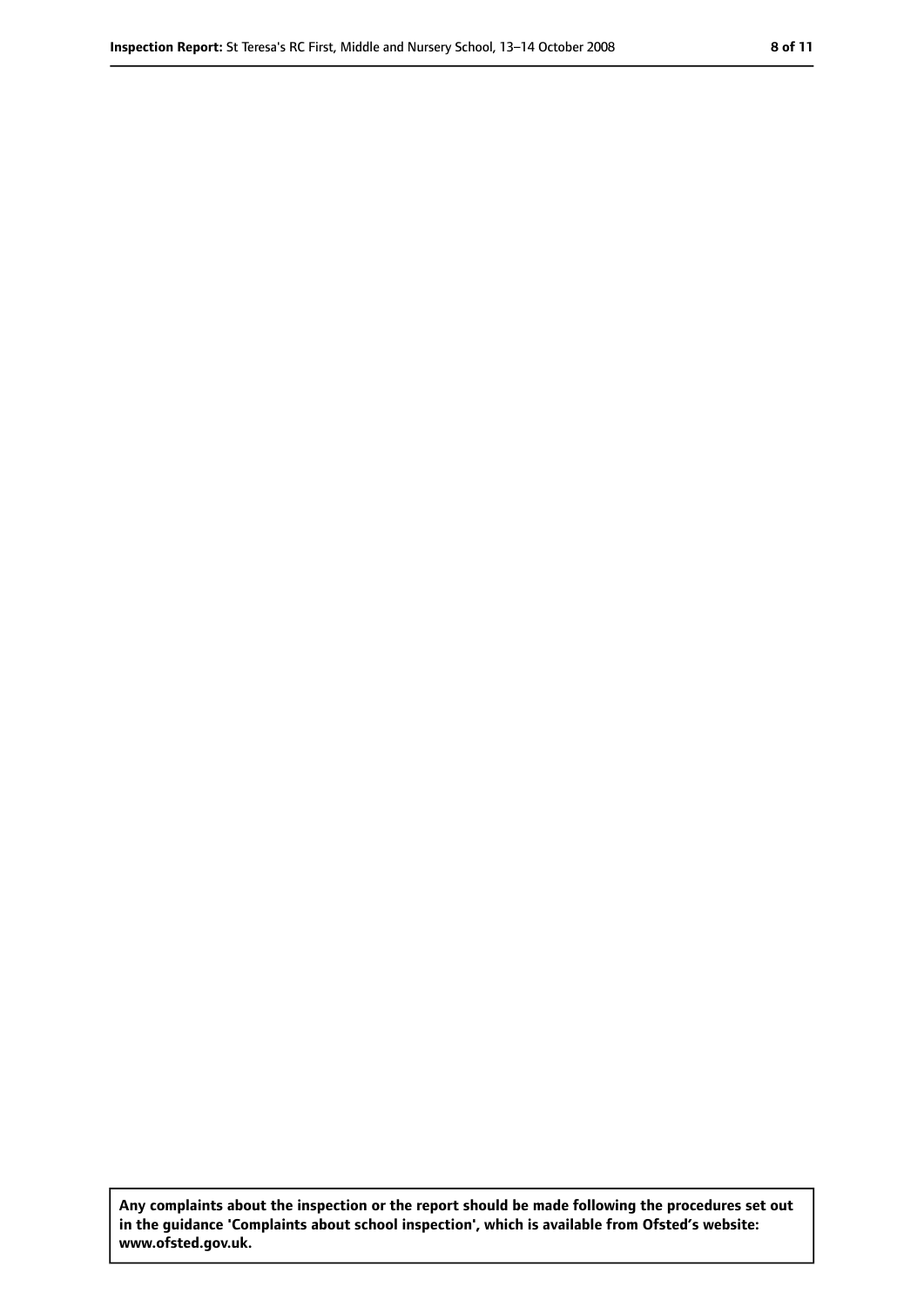# **Inspection judgements**

| \ Key to judgements: grade 1 is outstanding, grade 2 good, grade 3 satisfactory, and | <b>School</b>  |
|--------------------------------------------------------------------------------------|----------------|
| arade 4 inadequate                                                                   | <b>Overall</b> |

#### **Overall effectiveness**

| How effective, efficient and inclusive is the provision of<br>education, integrated care and any extended services in meeting the<br>needs of learners? |     |
|---------------------------------------------------------------------------------------------------------------------------------------------------------|-----|
| Effective steps have been taken to promote improvement since the last<br>inspection                                                                     | Yes |
| How well does the school work in partnership with others to promote learners'<br>well being?                                                            |     |
| The capacity to make any necessary improvements                                                                                                         |     |

# **Effectiveness of the Early Years Foundation Stage**

| How effective is the provision in meeting the needs of children in the<br>l EYFS?            |  |
|----------------------------------------------------------------------------------------------|--|
| How well do children in the EYFS achieve?                                                    |  |
| How good are the overall personal development and well-being of the children<br>in the EYFS? |  |
| How effectively are children in the EYFS helped to learn and develop?                        |  |
| How effectively is the welfare of children in the EYFS promoted?                             |  |
| How effectively is provision in the EYFS led and managed?                                    |  |

#### **Achievement and standards**

| How well do learners achieve?                                                                               |  |
|-------------------------------------------------------------------------------------------------------------|--|
| The standards <sup>1</sup> reached by learners                                                              |  |
| How well learners make progress, taking account of any significant variations<br>between groups of learners |  |
| How well learners with learning difficulties and/or disabilities make progress                              |  |

#### **Annex A**

<sup>&</sup>lt;sup>1</sup>Grade 1 - Exceptionally and consistently high; Grade 2 - Generally above average with none significantly below average; Grade 3 - Broadly average to below average; Grade 4 - Exceptionally low.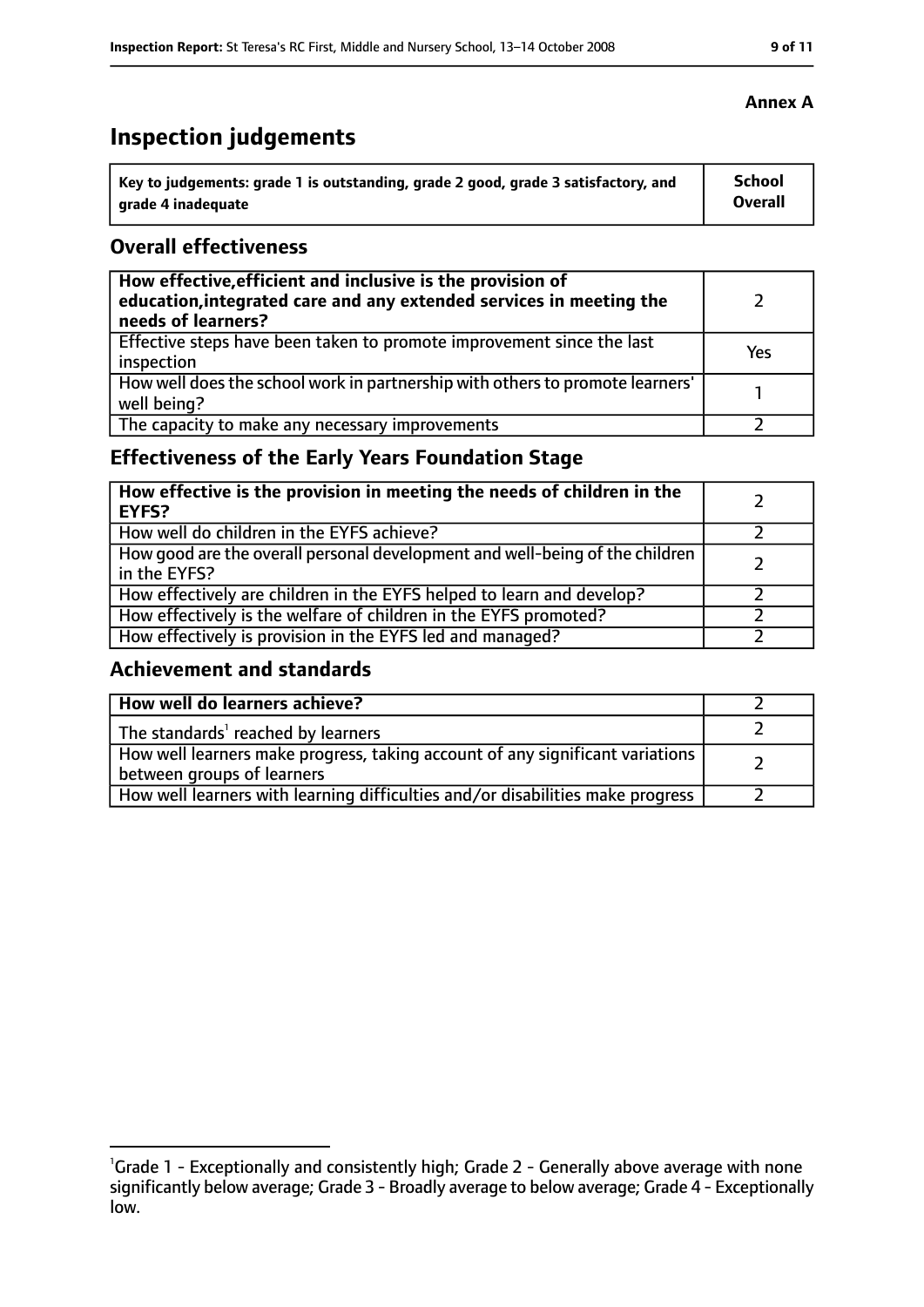# **Personal development and well-being**

| How good are the overall personal development and well-being of the<br>learners?                                 |  |
|------------------------------------------------------------------------------------------------------------------|--|
| The extent of learners' spiritual, moral, social and cultural development                                        |  |
| The extent to which learners adopt healthy lifestyles                                                            |  |
| The extent to which learners adopt safe practices                                                                |  |
| The extent to which learners enjoy their education                                                               |  |
| The attendance of learners                                                                                       |  |
| The behaviour of learners                                                                                        |  |
| The extent to which learners make a positive contribution to the community                                       |  |
| How well learners develop workplace and other skills that will contribute to<br>their future economic well-being |  |

# **The quality of provision**

| How effective are teaching and learning in meeting the full range of<br>learners' needs?              |  |
|-------------------------------------------------------------------------------------------------------|--|
| How well do the curriculum and other activities meet the range of needs and<br>interests of learners? |  |
| How well are learners cared for, quided and supported?                                                |  |

# **Leadership and management**

| How effective are leadership and management in raising achievement<br>and supporting all learners?                                              |     |
|-------------------------------------------------------------------------------------------------------------------------------------------------|-----|
| How effectively leaders and managers at all levels set clear direction leading<br>to improvement and promote high quality of care and education |     |
| How effectively leaders and managers use challenging targets to raise standards                                                                 |     |
| The effectiveness of the school's self-evaluation                                                                                               |     |
| How well equality of opportunity is promoted and discrimination eliminated                                                                      |     |
| How well does the school contribute to community cohesion?                                                                                      |     |
| How effectively and efficiently resources, including staff, are deployed to<br>achieve value for money                                          |     |
| The extent to which governors and other supervisory boards discharge their<br>responsibilities                                                  |     |
| Do procedures for safequarding learners meet current government<br>requirements?                                                                | Yes |
| Does this school require special measures?                                                                                                      | No  |
| Does this school require a notice to improve?                                                                                                   | No  |